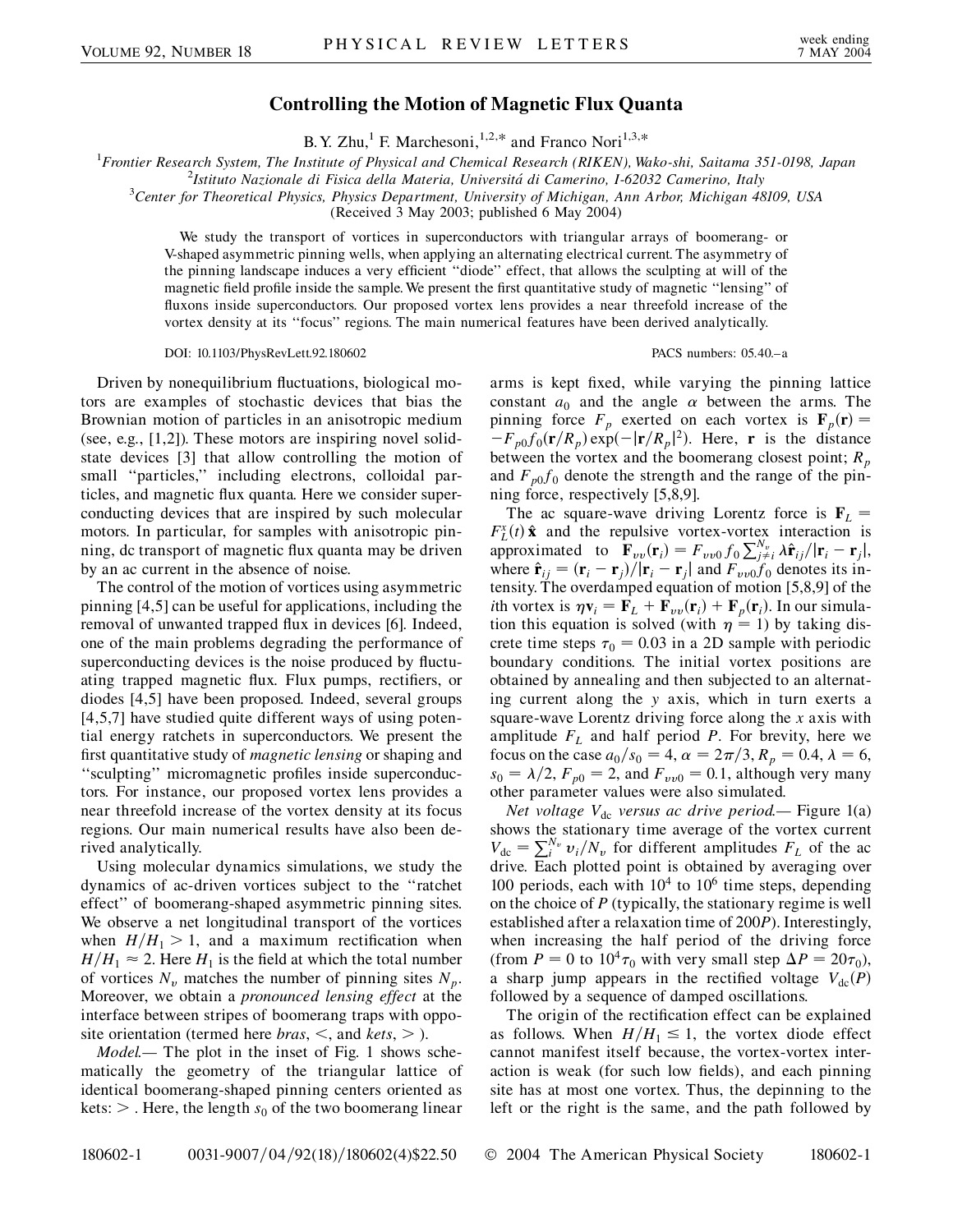each individual vortex is essentially the same in either direction.

The corresponding depinning force is determined through the analytical expression for  $\mathbf{F}_p(\mathbf{r})$  irrespective of the  $\mathbf{F}_L$  orientation,  $F_{\pm}^{\text{depin}}(H/H_1 = 1) \approx 0.86$ . Pinning centers with double occupancy show up as *H* is being increased above the first matching field  $H_1$ . When  $\mathbf{F}_L \parallel \mathbf{x}$ both trapped vortices tend to pile up towards the boomerang central cusp of the ket *>* . Because of the strong vortex-vortex repulsion between these two trapped vortices, the minimum force required to extract the first vortex,  $F_+^{\text{depin}}(H/H_1 = 2) \approx 0.65$  for  $\alpha = 2\pi/3$ , is lower than for the single occupancy case. However, if  $\mathbf{F}_L \parallel -\mathbf{x}$ two vortices trapped at the same boomerang-shaped pinning well will move towards the two opposite boomerang tips. The distance between two such vortices is then relatively large for their repulsion to favor the depinning mechanism appreciably, hence  $F^{\text{depin}}_{-}(H/H_1 = 2) \simeq$  $F_{\pm}^{\text{depin}}(H/H_1 = 1) \approx 0.86$ . [For the sake of comparison, we mention that in the case of triple occupancy the first depinning forces are  $F_+^{\text{depin}}(H/H_1 = 3) \approx 0.57$  and  $F^{\text{depin}}_-(H/H_1 = 3) \approx 0.65$ , respectively]. As a consequence, vortices trapped in the sample move a longer distance during the positive eastbound drive half cycle than during the negative westbound one, and this pro-



FIG. 1 (color). (a) Average net dc velocity  $V_{dc}$  versus the half period *P* of the ac drive for different amplitudes  $F_L$ :  $F_L$  = 0.65, 0.7, 0.75, 0.8, and 0.9 with  $H/H_1 = 2.05$  and  $N_p = 120$ . (b)  $V_{dc}$  versus *P* for different ratios of vortices to pins, i.e.,  $H/H_1 = 1.05, 2.05, 3.05,$  and 4.05, with fixed amplitude of the drive force  $F_L = 0.7$ , and  $N_p = 120$ . The inset in (a) shows a unit cell of the triangular lattice of boomerang-shaped pinning traps oriented as kets  $>$ ; the bisector of the angle  $\alpha$  of each trap is always along the *x* axis.

duces a nontrivial rectified flow of depinned vortices in the **x** direction for  $F<sub>L</sub>$  in the interval (0.65, 0.86).

In the absence of both thermal and pinning forces, a single vortex would alternate traveling a distance  $F_L \times P$ in the **x** direction and then a distance  $F_L \times P$  in the opposite  $-x$  direction. Thus, the minimum half period  $P_c$  for the driving force  $F_L$  to induce a substantial vortex  $P_c$  for the driving force  $P_L$  to induce a substantial vortex<br>current is of the order of  $P_c \sim a_0 \sqrt{3}/F_L$ , i.e., the time a --<br>ว vortex takes to advance the entire distance between two adjacent pinning sites sitting on the same bisector. This is the reason why the onset of the  $V_{dc}(P)$  curves in Fig. 1(a) clearly depends on  $F_L$ . The *oscillation* of  $V_{dc}(P)$  for  $P >$  $P_c$  and  $1 \leq H/H_1 \leq 3$ , is another remarkable feature of this asymmetric system. The period of these oscillations coincides with  $P_c$  itself, as on increasing the forcing half period  $P$  by an amount  $P_c$ , the depinned vortices succeed in reaching one trapping boomerang farther in the **x** direction before the drive reverses its sign; this optimizes the rectification mechanism as a function of the ac drive frequency. Interestingly, when  $F_L = 0.9$ , i.e., for  $F_L >$  $F_{\pm}^{\text{depin}}(H/H_1 = 1)$ , we obtain a very weak negative dc response (vortex current *inversion*).

The density of the vortices in the sample also plays an important role in determining the intensity of their dc response to an external ac drive, as shown in Fig. 1(b). In the low density regime,  $H/H_1 \le 1$ , each pinning center can trap at most one vortex, so for  $F_L = 0.7$  all vortices stay pinned, being  $F_L < F_{\pm}^{\text{depin}} (H/H_1 = 1) \approx 0.86$ . At higher densities,  $H/H_1 > 1$ , pinning centers can trap more than one vortex. Let us now consider  $F_L = 0.7$ , which falls between the two pinning forces  $F_{+}^{\text{dephm}}(H/H_1 = 2) \approx$ 0.65 and  $F_{-}^{\text{depin}}(H/H_1 = 2) \approx 0.86$ . For this value of  $F_L$ the applied ac drive suffices to strip each pinning site of all its vortices besides either one (that remains trapped when  $\mathbf{F}_L \parallel \mathbf{x}$ ), or two (that remain pinned when  $\mathbf{F}_L \parallel -\mathbf{x}$ ). Therefore at most one vortex per pinning site



FIG. 2 (color). Net average dc velocity  $V_{dc}$  versus amplitude  $F<sub>L</sub>$  of the ac driving force for various magnetic fields  $H/H_1 =$ 1.05, 2.05, 3.05, and 4.05, with fixed half period  $P = 2000\tau_0$ . The side peaks at  $H/H_1 = 3.05$  and 4.05 signal a re-entrant vortex current involving unpinned vortices at zero bias [10].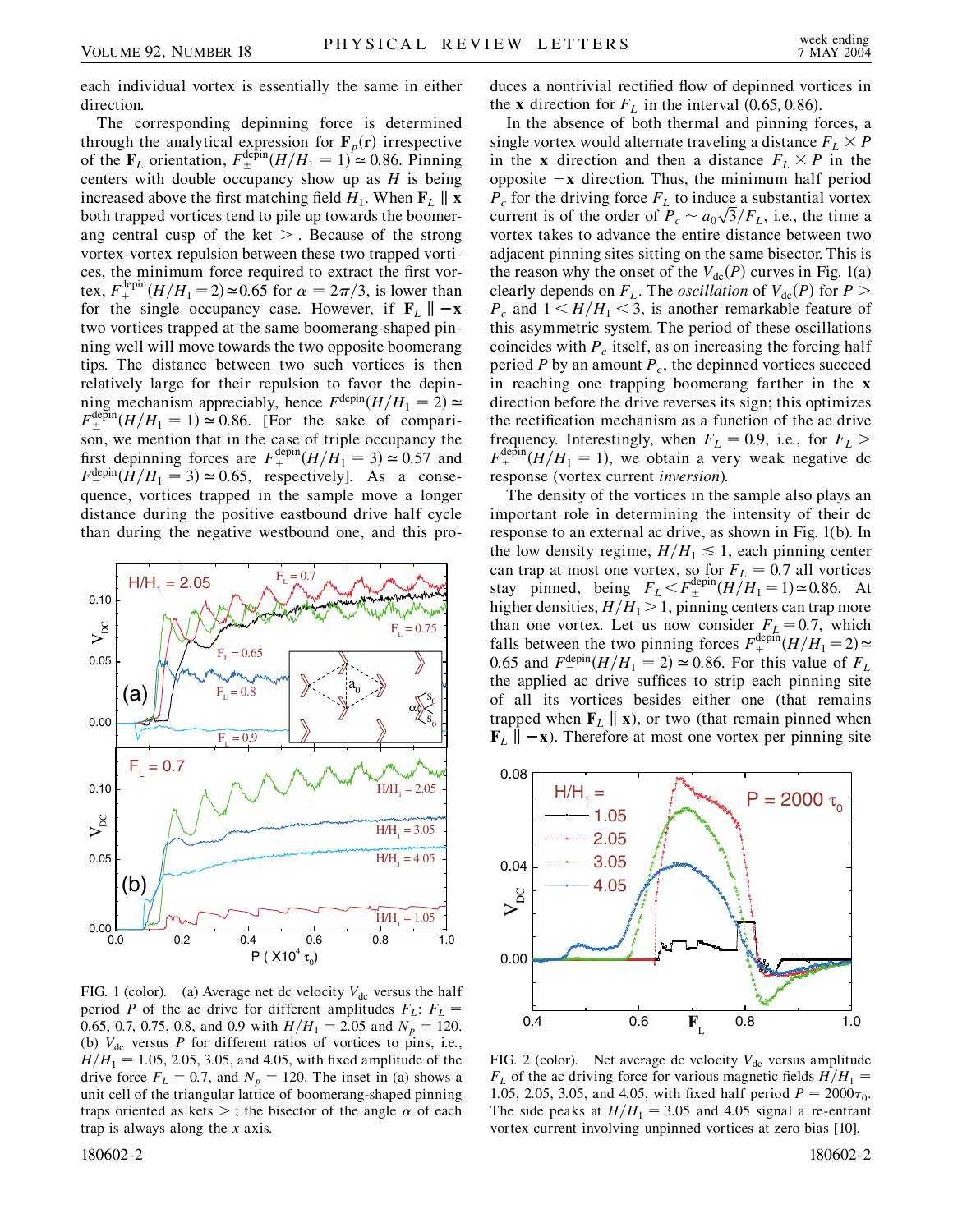actually participates in the rectification mechanism, and  $V_{\text{dc}}$  is always positive. Therefore, the asymptotic values of the  $V_{\text{dc}}(P)$  curves displayed in Fig. 1(b) are expected to scale like  $H_1/2H$  for  $H/H_1 > 2$  and  $1 - H_1/H$  for  $H/H_1 \leq 2$ , in good agreement with our simulation. This can be seen, e.g., via  $V_{\text{dc}} = \sum_{i}^{N_v} v_i / N_v \sim V_{\text{aver}} / H \sim$  $(v_{+} + v_{-})/2H \sim v_{+}/2H \sim 1/2H$ , since  $N_v \sim H$ ,  $V_{\text{aver}} \sim (v_{+} + v_{-})/2, v_{-} \sim 0, \text{ and } v_{+} \sim 1.$  For lower fields,  $H/H_1 \le 2$ , the dependence  $1 - H_1/H$  satisfies the constraint  $V_{dc}(H = H_1) = 1 - H_1/H_1 = 0$ . The scaling relations above explain why, on raising  $H/H_1$  above 2, the relevant net velocities  $V_{dc}$  grow weaker, as shown in Figs. 1 and 2. Notice that increasing the number of interstitially flowing vortices also suppresses the  $V_{dc}$  oscillations of Fig. 1, as mutually repelling unpinned vortices are less sensitive to the pinning-depinning mechanism.

*Net dc voltage versus amplitude.—*Figure 2 shows the optimal ac drive amplitude for the dc response of the system at different values of  $H/H_1$  and constant  $P =$  $2000\tau_0$ . It is clear that when  $F_L$  is smaller than a certain threshold, none of the trapped vortices can be depinned and no dc response is observed. The amplitude  $F<sub>L</sub>$  that maximizes the dc response depends on the ratio  $H/H_1$ . For  $H/H_1 = 1.05$ , only the interstitial vortices, about 5%



FIG. 3 (color). Top panel: top view of the boomerang array (black *bras <* and *kets >* ) with driven vortices (red dots) after a sequence of 50 ac cycles with  $F_L = 0.7$  and  $P = 2000\tau_0$ . Lower panel: vortex density  $\rho_v(x)/\bar{\rho}_0$  versus position along the *x* axis. Here,  $a_{0x} = a_0 \sin(\alpha/2)$ ,  $\bar{p}_0 = H/H_1 = 2$ , and  $N_p =$  $128 \times 4 = 512$ . All remaining pinning site parameters are as in Fig. 1. This snapshot shows an increase in  $\rho$  of about 3 from its minimum value.

of the total, are rectified. The very small scale fluctuations in  $V_{\text{dc}}(F_L)$  are due to discommensurations [9] between the vortices and pinning centers, and to the geometry of the pinning sites.

For higher magnetic fields, e.g.,  $H/H_1 = 2.05$ , 3.05 and 4.05, the curves  $V_{\text{dc}}(F_L)$  exhibit a well defined maximum in the range  $\int F_{+}^{\text{depin}}(H/H_1 = 2)$ ,  $F_{-}^{\text{depin}}(H/H_1 = 2)$  ], i.e., 0*:*65*;* 0*:*86. On raising the vortex density, the onset of the vortex current shifts towards lower  $F<sub>L</sub>$  values, since the lowest depinning forces  $F_{+}^{\text{depin}}$  decrease with increasing  $H/H_1$ . Most remarkably, as  $F_L$  grows larger than the largest depinning force,  $F_L \gtrsim F_{\pm}^{\text{depin}} (H/H_1 = 1) \simeq 0.86$ ,  $V_{\text{dc}}$  becomes negative, no matter what the value of  $H/H_1$ (Fig. 2) and *P* [Fig. 1(a),  $F_L = 0.9$ ]. The reason is that for  $\mathbf{F}_L$  || **x** movable vortices flow forward along the bisector of each boomerang row, while for  $\mathbf{F}_L \parallel -\mathbf{x}$  they move backwards through the interstitial channels delimited by each pair of adjacent boomerang rows. Traversing the pinning sites  $(F_L || + x)$  hinders the free motion of the



FIG. 4 (color). Subtracted average vortex density  $\Delta \bar{\rho}_v(x)$ , after a time of 100*P*, for various (a) magnetic fields:  $H/H_1 = 1$ , 1.5, 2, 2.5, 3, and 4 at  $P = 2000\tau_0$  and  $F_L = 0.7$ ; (b) driving half periods:  $P/\tau_0 = 1000$ , 1800, 2000, 2200, and 20 000 at  $H/H_1 = 2$  and  $F_L = 0.7$ ; (c) ac driving forces:  $F_L = 0.64, 0.7$ , 0.72, 0.8, and 0.88 at  $P = 2000 \tau_0$  and  $\bar{p}_0 = H/H_1 = 2$ . Here,  $a_{0x} = a_0 \sin(\alpha/2)$  and  $N_p = 128 \times 4 = 512$ .

180602-3 180602-3